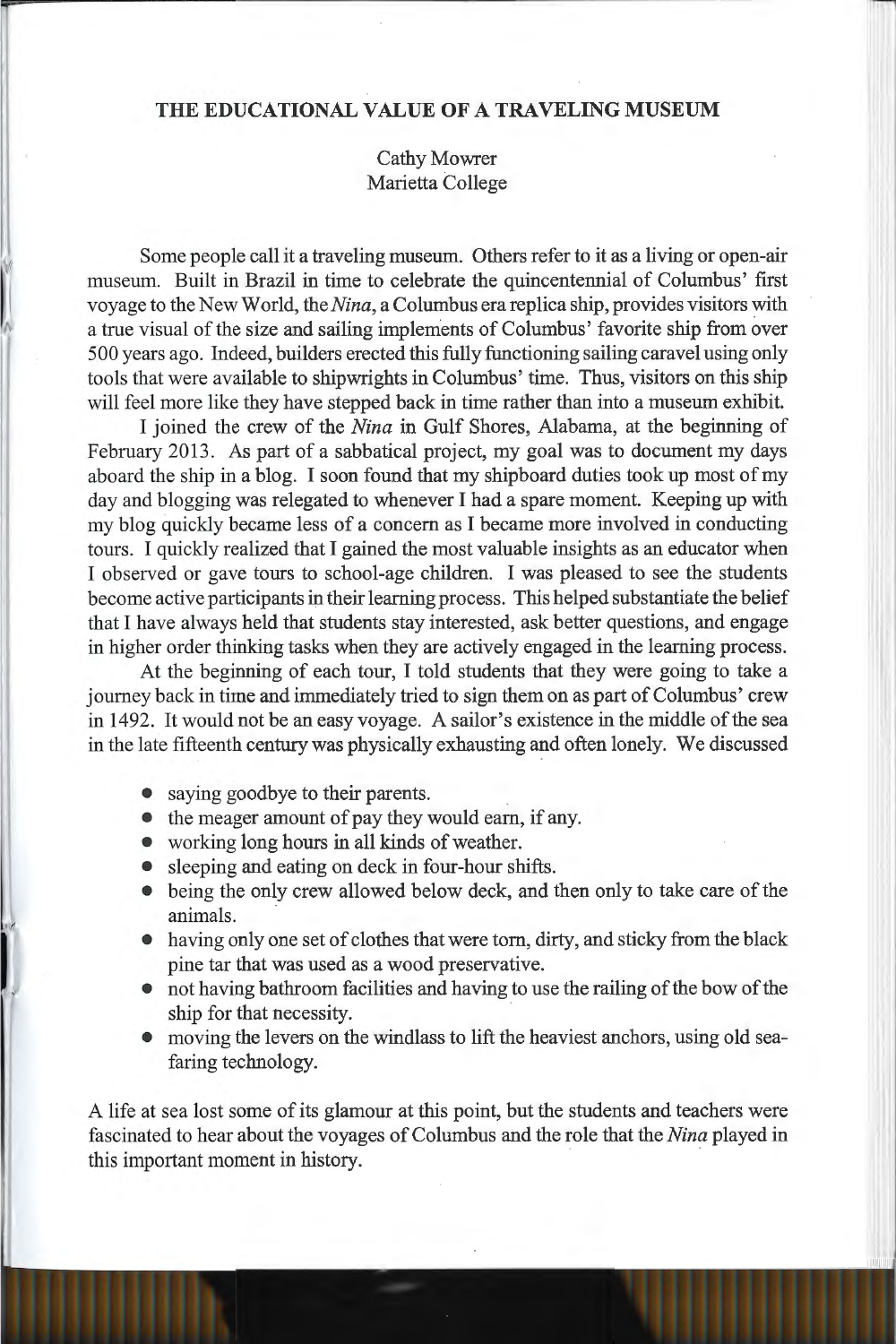#### **44** *Teaching History*

This field-trip tour of the *Nina* is hands-on learning at its best. In this setting, students could touch the line, pass around a ballast stone, and move the extremely large tiller that steered the ships in Columbus' day. (The steering wheel did not appear until the early 1700s.) The windlass was a necessary tool on board the ships Columbus sailed and students soon came to understand the labor involved in using it to raise and lower anchors, animals, and the shoreboat. Since most crewmembers in the early days of exploration were illiterate, a short lesson was given on how to use a traverse board to record speeds and distances. Students were also allowed to examine the quadrant to see how early explorers determined their latitude. Walking around the deck of the ship, students were quick to point out the barrels that were filled with nuts and other nonperishable food. Discussions then took place in regard to what food and drink were available and how it was cooked on board a ship. This led to further questions about the purpose of the animals that were brought on board. What types of animals were kept in the hold? Who was responsible for their care? When someone raised the question of how they were brought up, students were once again led to the windlass and another group would begin the process of moving the windlass with the idea that a large animal was being hoisted in or out of the hold.

I continued the tour of the ship by pointing out the different parts of the ship and the appropriate name that the students should call it by. Students often erupted into laughter at the first mention of the "poop deck." I then would explain the superstitious nature of many of the crewmembers and that the carved dolls they attached to the top deck were meant to ward off evil. A further explanation of the origination of the term *pupa* as the Latin word meaning doll brought nods and aha's to their smiling faces. By the end of the tour, students were having conversations in which they discussed the masts, hold, tiller, and other navigational equipment. Experiencing this traveling museum as a crewmember opened up the world of Christopher Columbus to the students. It made the factoids meaningful and aided in making sense of the events that we want our students to understand.

The voyages of Christopher Columbus are among the most studied events in American and world history, and students cover this subject matter at almost every grade level. The very youngest of students learned that Columbus sailed on the *Nina Pinta,* and *Santa Maria* and "discovered" a New World in 1492. Those in middle school are taught that there were other explorers who made their way to the Americas before Columbus, while older students begin to delve critically into the motivations behind many of the decisions that Columbus and his financial backers made, as well as the consequences of settling this uncharted land. Even looking at the controversial issues that surround Columbus and the colonization of the Americas, one cannot dismiss his place in history and the importance of those voyages. Nowhere can one get a better feel for what life was like for a young sailor on those early journeys than to step aboard a replica ship. This is the value of visiting and experiencing these traveling museums.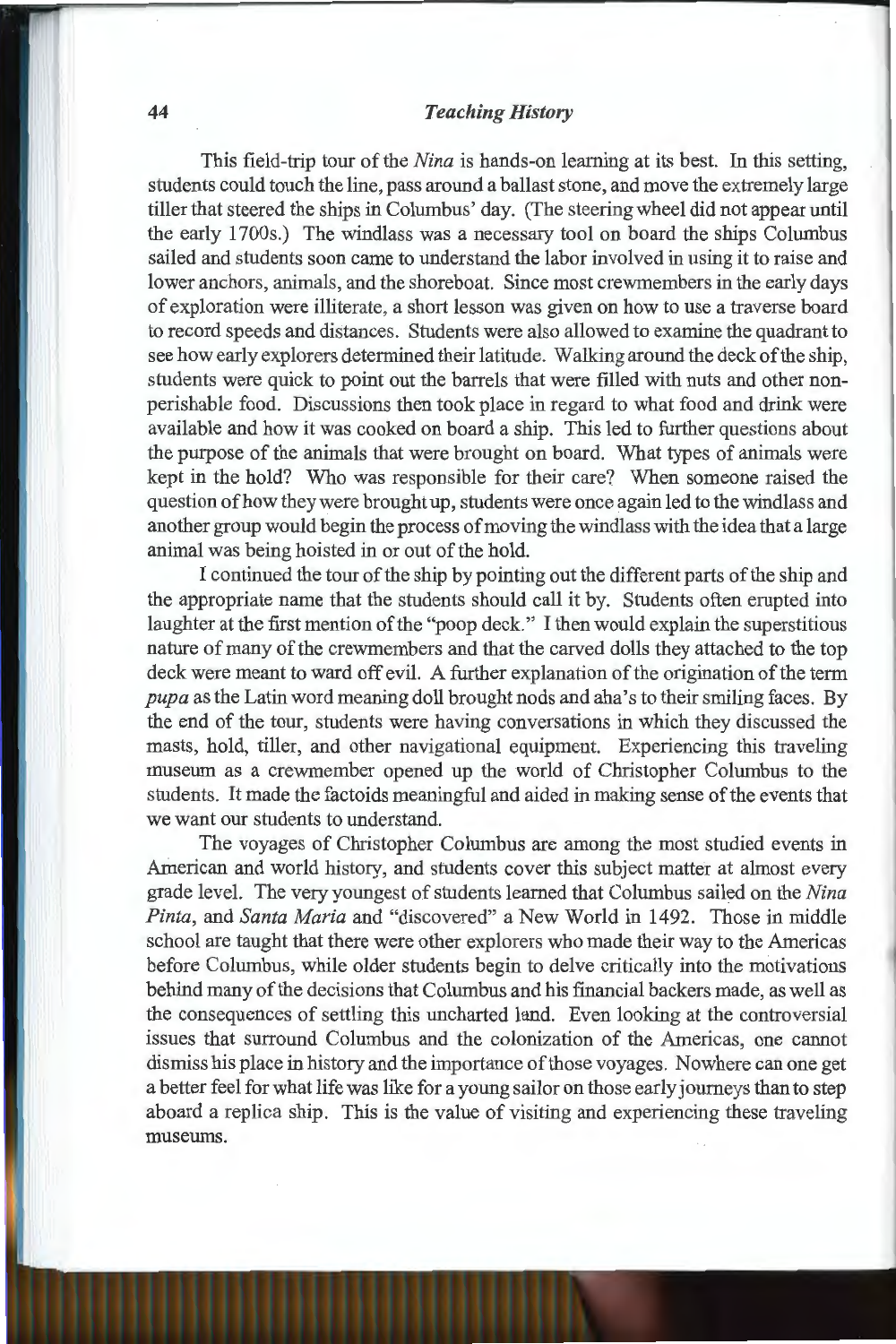#### **The Educational Value of a Traveling Museum 45**

The replica ship that I sailed on is by no means the only example of a traveling museum available to the public. There are also replica ships that provide students with life-size examples of service on board a ship during other historical periods. A visit to Jamestown Settlement allows visitors to board three re-creations of the ships that brought the first settlers from England to Virginia in the early 1600s. Historical interpreters, dressed in period garb, give tours of the *Susan Constant, Godspeed,* and *Discovery.* These interpreters often portray a character that would have lived and worked during that time period. Students touring these ships are encouraged to interact with the interpreters in order to grasp a better understanding of the daily life of the people who worked and traveled on these ships. Participating in hands-on activities while aboard the ships enhances the educational experiences as well as to entertain the visitors.

While the replica ships that the Columbus Foundation owns are well described as traveling museums, there are many other replicas that are docked in other cities as permanent exhibits. However, the costs of maintaining these ships has become problematic in keeping the ships open for tours. Replicas of the *Pinta* and *Santa Maria*  are docked outside the Corpus Christi Museum of Science and History. Sadly, due to high maintenance costs, these ships soon will be demolished and the scraps will be used to maintain the replica ship, *Nina,* also docked at the museum. The city of Columbus, Ohio, has a Santa Maria Museum that was built in 1991 to celebrate the quincentennial of Columbus' first voyage in 1492. This floating museum is currently closed while supporters raise funds to continue its mission of providing educational tours and programs.

Educational experiences on floating museums are not relegated to replica ships only. The *USS Constitution* is an original military frigate built in 1797. This ship served with distinction in several wars, earning the name "Old Ironsides." Going through a major restoration in the 1920s, funded mostly by young students in a "pennies campaign," the *USS Constitution* traveled more than 22,000 miles throughout the 1930s. It is now docked in the Charleston Navy Yard at the end of the Boston Freedom Trail. Noted for being the world's oldest commissioned warship afloat, the *USS Constitution* is preserved as a floating museum. Visitors are given free tours conducted by active duty military personnel. Educator packets are available for teachers that include a thematic unit, DVD, and posters. Schools can sign up for planned tours that allow students to take part in interactive programs in which they assume roles, don costumes, and interact with navigational equipment. These programs are in addition to the normal visitor tour and therefore have a fee attached.

Sadly, I have found that most public schools cannot schedule such tours for students. Budget cuts have forced many school districts to eliminate field trips from the school curriculum, especially those with an admission fee. Private schools and homeschooling organizations might take advantage of programs like the ones the *Nina*  and *USS Constitution* offer, but most children attending public schools are not privy to such valuable educational experiences anymore. Fortunately, some museums are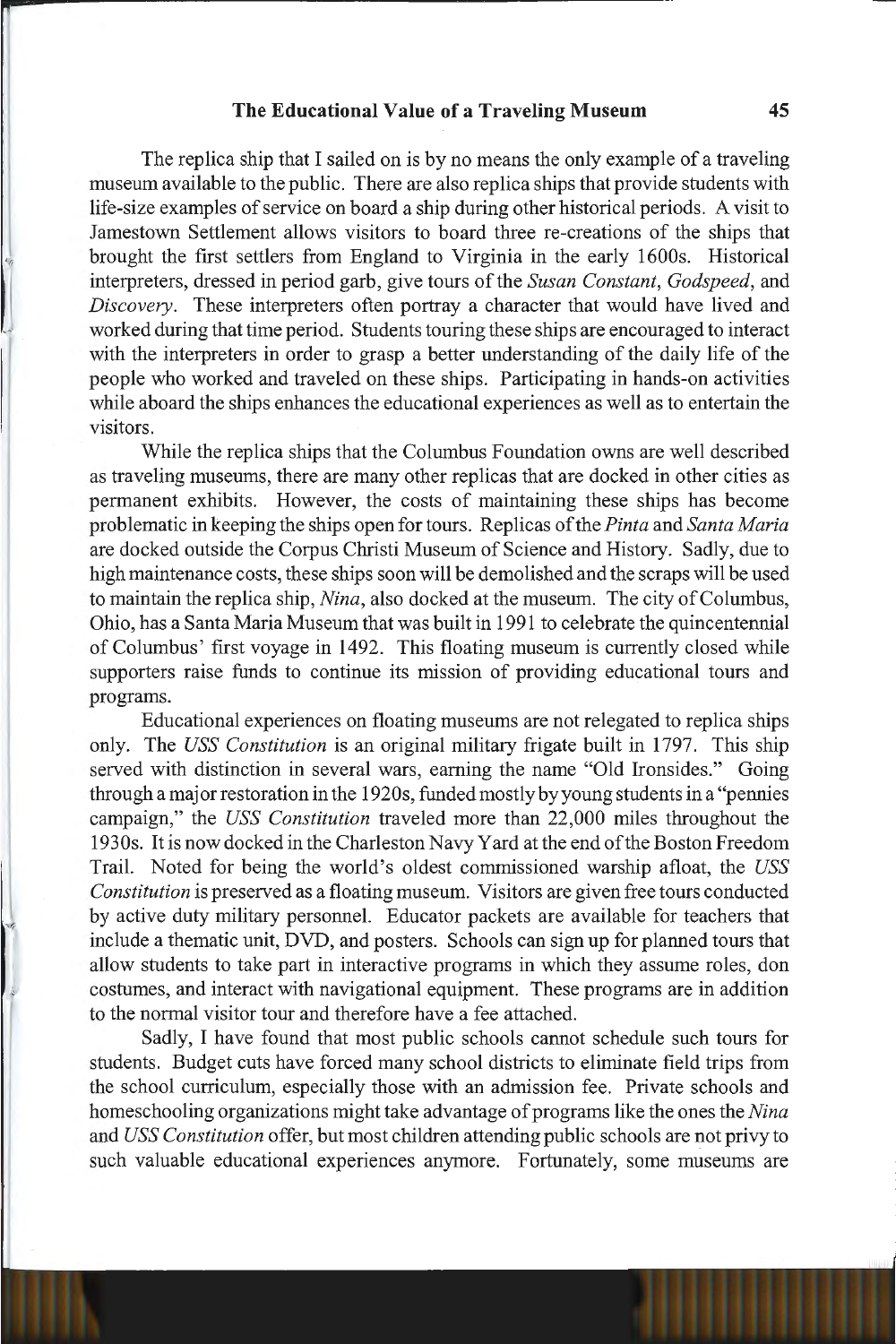### **46** *Teaching History*

applying for grants that provide special curriculum funding for schools in lower socioeconomic areas. Other alternatives include taking virtual tours, where available, or contacting the museum for educator packets that include DVDs, activity ideas, photos, maps, and more.

Virtual tours have become a popular means of sharing information about replica ships. These tours, via the Internet, allow students to visit replica ships within the confines of the classroom. An example of this can be seen at the website for the replica ship of the *HMS Endeavor,* the vessel that Lieutenant James Cook commanded on voyages to New Zealand and Australia during the mid-l 700s. Introduced as a virtual excursion, this tour is led by a cartoon character named Midshipman Jonathan Munkhouse. An audio component provides students with narration about different parts of the ship as well as an explanation of life on board a sailing bark during this time period. This tour is designed to educate and entertain by mixing real photos of the replica ship with animated portions. Activities are provided but they tend to be more like worksheets rather than engaging and thought provoking. There are limited instructional resources, but teaching notes are available on the site. Virtual tours, like that for the *HMS Endeavor* replica ship, provide opportunities for students to view museums that they would not, otherwise, have an opportunity to visit. What is not available with this type of tour is the face-to-face interaction with a tour guide who can answer questions and the hands-on component of being able to manipulate the nautical equipment. Also, many Internet sites are not easy to maneuver and technical difficulties arise when links fail to work properly. It is imperative that teachers preview the sites for content and ease of use before allowing students to view a virtual tour.

While serving on board the *Nina* I was known as a crewmember, but I feel as if I was an educator at my very best. The journey that I took the students on during that brief time on the deck of the replica ship opened up their minds to whatever relevant content their teachers already had covered or wanted to cover once they were back in the classroom. Those educators that prepared students for the ship's tour by providing background knowledge on Columbus and his voyages had equipped students to make connections to the new information they learned on board. Thus, questions about the difference between first and subsequent voyages were common. How did life change on board when additional crew were added? Did the crew begin using hammocks after observing them being used by the "Indians"? How did celestial navigation guide the voyages? What was it about the size and construction of the *Nina* that allowed it to be the only ship in a large fleet to survive a 1495 hurricane? These questions and others like them provoked discussions that promoted higher order thinking skills that educators strive for in the classroom. These discussions further encouraged critical thinking by being able to demonstrate the use of navigational equipment, show where hammocks would have been set up, and compare the four-masted *Nina* with other larger ships of that time.

Museums are becoming increasingly more interactive. Passive learning is giving way to the more active learner who makes personal connections with the exhibits and